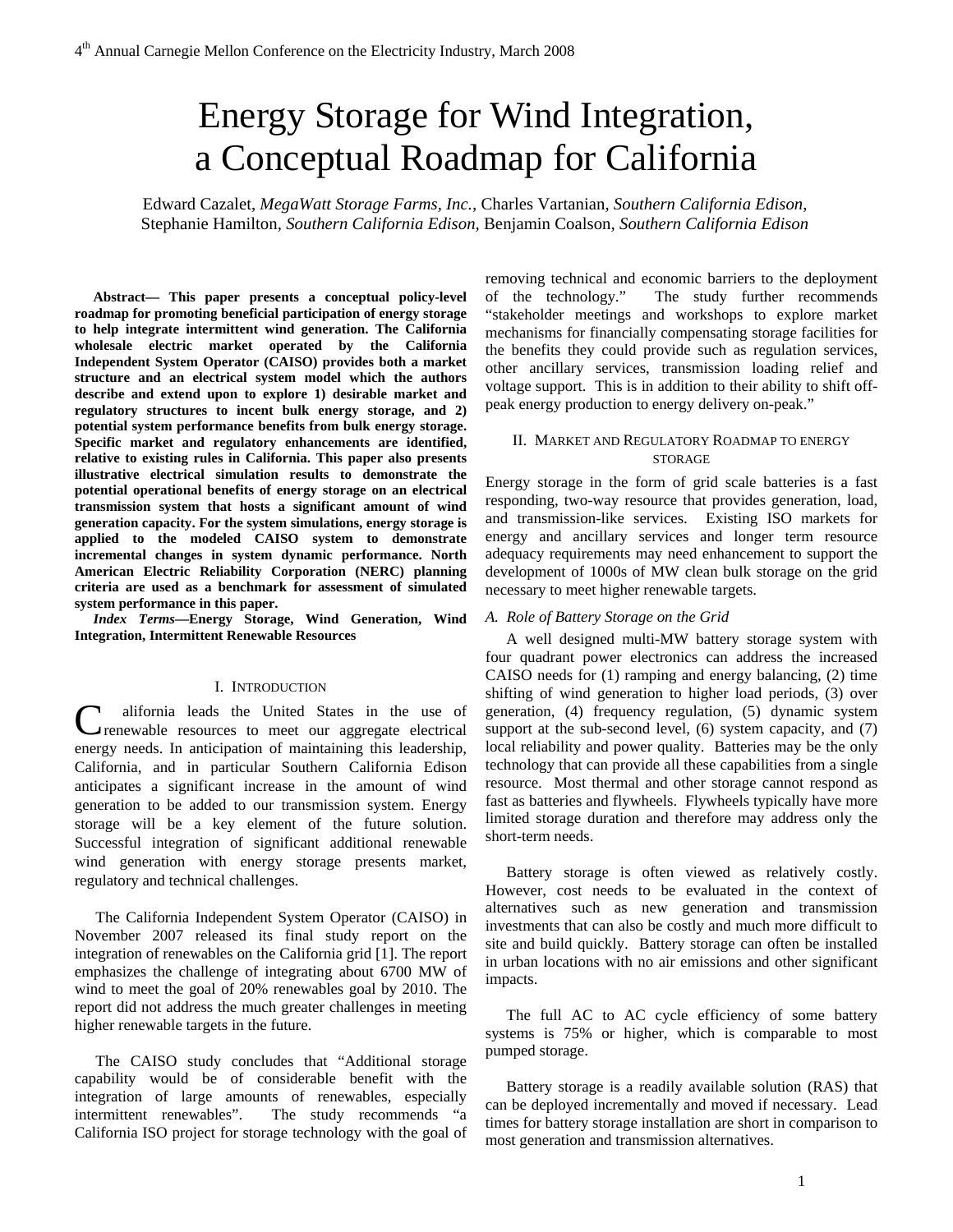Battery storage is a clean technology that can enable the integration of more intermittent renewables on the grid without the need to build as much new thermal for backup or to retain as much existing thermal for the same purpose.

The CAISO report states "Market incentives may be required to secure the flexibility needed to operate the system with large amounts of renewables." We now consider what incentives might be necessary and justified.

## *B. Spot Market Energy Pricing for Storage*

In the CAISO markets there are few direct incentives for individual wind developers to install storage. Wind production credits and most wind contracts pay primarily for total MWh produced with little regard for when it is produced. CAISO market rules place the responsibility for managing the intermittency of wind and solar resources largely on the CAISO markets. Since the wind generation at dispersed wind farms connected by adequate transmission will typically have a lower overall volatility, it makes sense for the CAISO to assume responsibility for managing the overall volatility of the wind resources because it would be much more expensive for each wind farm to do so. End use customers for electricity ultimately bear the costs of wind integration assumed by the CAISO.

CASIO market clearing prices for energy services provide a primary economic driver for revenues to support the development and operation of grid connected storage to respond to the aggregate renewables intermittency. Increased penetration of intermittent renewables will increase the volatility of wind generation and energy prices. Increased energy price volatility will increase the opportunities for storage to buy energy when the price is low and sell it when the price is high. This will increase the revenues to storage projects and help to encourage their construction. However several market rules depress such energy storage revenues.

Energy prices in the CAISO are currently capped at \$400 per MWh, rising to \$1000 per MWh over the next few years. Caps on energy prices reduce the revenue opportunities for storage. Capacity payments to storage may be necessary to compensate for lost revenues from a higher price cap on energy.

CAISO market rules permit emergency out-of-market purchases at higher than the price cap depriving storage of the opportunity to get the same compensation. Also, CAISO markets pay thermal generation to start up and standby at minimum generation and thereby lower energy clearing prices and storage revenues. Currently storage would not be eligible for such start up payments and other compensation for storage availability may be necessary.

During over generation periods the CAISO report suggests that the CAISO may go also out-of-market to export over generation energy especially during the night, or require the wind plants to curtail output. Such actions are necessary, because the minimum price on energy has a floor of -\$30 per MWh. Forced curtailment of wind wastes wind generation that might otherwise be stored for later use. A solution would be to change the price floor from -\$30 per MWh to a much lower limit.

It has been suggested that load following be established as a new ancillary service to assure that the CAISO has a sufficiently deep stack of 5-min energy bids to support renewables integration. Storage and generation would then be paid a market capacity price to submit sufficient buy and sell bids into the CAISO 5-min energy markets. This would provide an incentive for the deployment of storage and fast response generation.

## *C. Regulation Markets for Storage*

The CAISO study estimates that 20% renewables will increase "Up Regulation" by 170 to 250 MW and "Down Regulation" by 100 MW to 500 MW. The study also estimates a need for an increase in regulation ramping rates.

Battery and flywheel storage are ideal for providing regulation services because they can immediately ramp to full charge or discharge whereas hydro and thermal generations have a much slower response time.

Faster response by storage to regulation signals should reduce the amount of regulation capacity that the CAISO would have to purchase. Such storage devices should therefore receive a higher price per MW for regulation services. Or alternatively, a new fast regulation service could be established

# *D. Forecasting Issues*

Forecasting lead times and hence forecasting error could also be reduced by the use of fast responding storage to fully increment or decrement 5-min dispatches immediately after a forecast is published and the dispatch computed, with no ramping necessary. Storage should be compensated for this faster response and reduced forecast error.

# *E. Capacity and Local Reliability Benefits of Storage*

If 1000s of MW of storage are developed on the grid to integrate higher levels of renewables, much of that storage could be located in urban areas close to the load. Local resource adequacy rules need to be developed to properly compensate different types of storage for the local and system capacity resources they provide. Additionally such storage can be integrated into a smart grid to provide additional reliability including "intentional islanding from the main grid" and power quality.

#### *F. Grid Services Performance Contract*

The CAISO report suggests "The first commercial deployments of new storage technology will probably need some type of a grid services performance contract to share the financial risk. This will help the owner/operator get financial backing for the new venture and a chance to validate the business economics of the system. Part of the services they provide could still be market based and part could be contract performance based similar to RMR contracts." Such a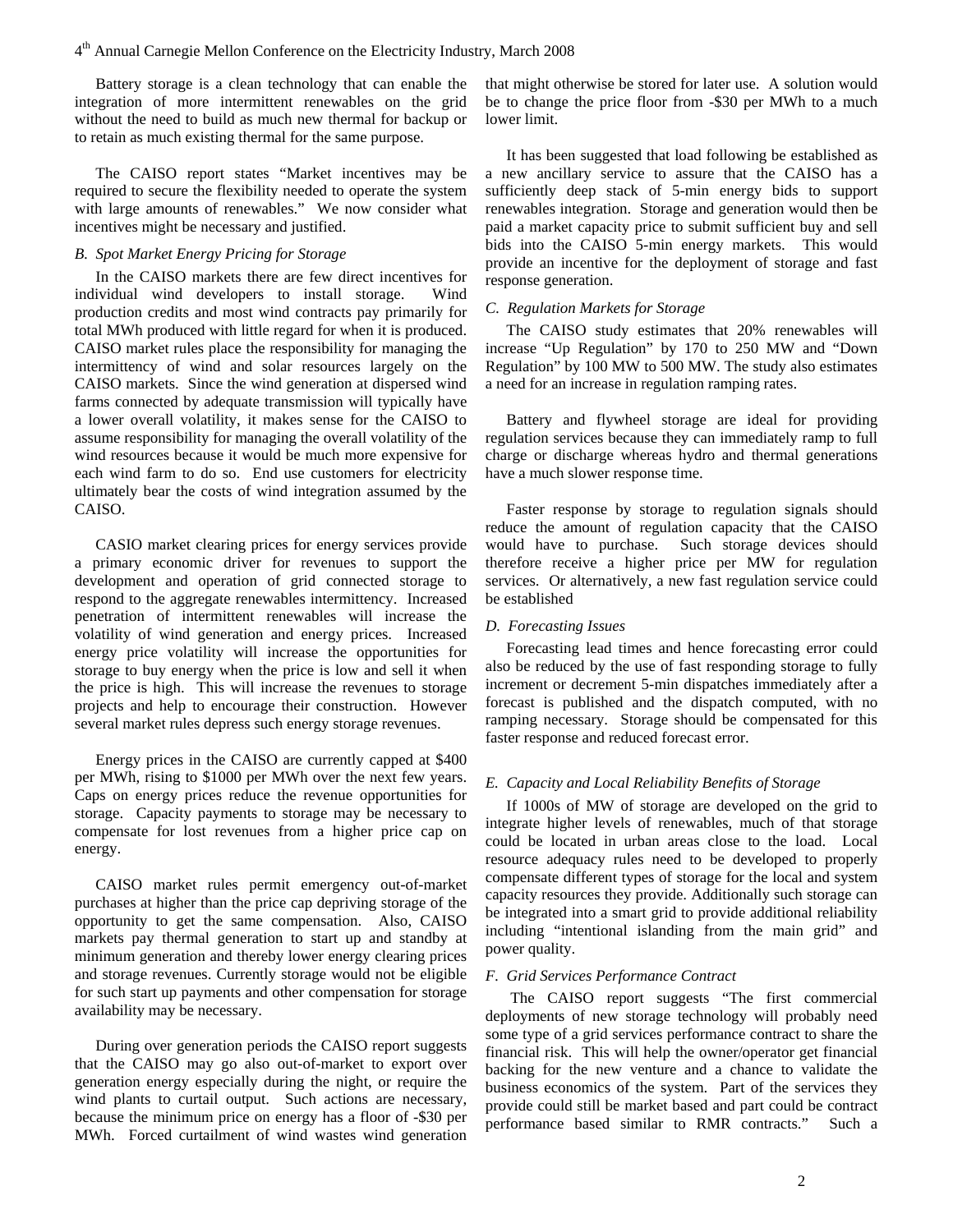contract could also compensate storage for providing the system stability services addressed in the next section.

# III. SYSTEM IMPACT EXAMPLE, WIND GENERATION WITH AND WITHOUT STORAGE

This paper illustrates one, of several, potential beneficial services that a large advanced energy storage system could provide to the integrated electrical system. The ability of energy storage to help match wind resource output to integrated transmission system need/demand over relatively longer timeframes (2 minutes to 24 hours) is simpler to understand and quantify over longer time periods. Several energy storage vendors and advocates posit that using a fast-acting (sub-second timeframe) grid-interface can allow an energy storage system to address additional system challenges<sup>1</sup>. The relatively more time-aggressive and dynamic capabilities from energy storage systems are more difficult to understand and quantify through simple accounting of loads, resources, and delivery-system capacities. Additional analyses are needed to understand and define system dynamic requirements, and possible solutions. For this paper, we perform a simple exploratory study to demonstrate the modeling of dynamic power stability with and without energy storage.

Dynamic VAR devices including SVCs and STATCOMs already provide dynamic VARs (Q) for voltage stability through a variety of commercial products. Several advanced energy storage systems' addition of rapidly modulated real power MW (P) could provide the additional benefit of rotational, or *Power* stability. SCE has previously built and successfully demonstrated a true four-quadrant energy storage system with our former 10 MW Chino Battery that used advanced power electronics to modulate both Q *and P* for providing stability support to the grid. The basic technologies of energy storage and power electronics are not in question. What are of interest to the authors are the grid-side impacts of adding large scale energy storage, and its possible value to the future interconnected system.

The authors have used a simplified dynamic stability study; simplified form of study as would be performed for a transmission planning study. Our study evaluates P-stability impact to the integrated grid from addition of a large advanced energy storage system. The simulations and their results are discussed below.

# *A. P-Stability Study Scenario*

The electrical system simulations described in this paper were conducted with GE PSLF/PSDS software, using a power flow case modified by SCE from CAISO's 2015 peak summer load forecast case. The 14,800-bus case models both single units and equivalents for nearly 3,000 wind turbine generators, representing a combined total of over 4,000 MW of new wind generation in the Tehachapi Mountains area of southern California. All projects that were present in SCE's interconnection queue before May 2006 were considered in

this case, as well as the transmission system upgrades required to implement the planned generation.

| Area                                         | Number of<br>Generators | Total<br>Generation<br>(MW) | Total<br>Load<br>(MW) | Total<br>Import<br>(MW) | Total<br>Losses<br>(MW) |
|----------------------------------------------|-------------------------|-----------------------------|-----------------------|-------------------------|-------------------------|
| <b>SCE</b><br>Service<br>Territory           | 433                     | 19,482                      | 28,514                | 9,808                   | 776                     |
| WECC<br>System                               | 2.964                   | 182,251                     | 175,610               | N/A                     | 6,641                   |
| Table 1: System model key statistics by area |                         |                             |                       |                         |                         |

The modifications to this original transmission planning case developed by SCE with CAISO oversight were kept minimal and limited to addition of the modeled storage device and the interconnecting busses and transformers. FIGURE 1 illustrates the portion of the future-expanded Tehachapi system where we have modeled the storage device.

A set of dynamic simulation runs were executed for this outage scenario, with a range of energy storage system output capacities: 0 MW, 250 MW, 500 MW, and 750 MW. The modeling of the energy storage used available model components to simulate performance metrics and advanced energy storage system. Specifically,

REAL POWER MW, is modeled via a constant real power load whose magnitude is user-defined. Pre fault the desired power level is set at -50 MW (charging). Post-fault (10 cycles after transmission system fault is cleared) the desired power level is step-changed to the target output amount, +250 to +750 MW.

REACTIVE POWER MVAR is modeled using a combustion turbine-driven synchronous machine with +/- 50 MVAR reactive limits, and nominal 0 MW real power output. This machine is modeled in continuous operation pre- through post-fault. The dynamic VARs in this modeling implementation support local voltage as seen by the energy storage system. More aggressive scenarios are recommended for future studies to assess impact and ability to provide areawide dynamic reactive support.

The system outage scenario used to demonstrate dynamic-P support is: N-1 loss of a single 230 kV transmission line that isolates and drops 700 MW of (future expected) wind generation in the Tehachapi area. The specific switching sequence modeled is:

| At 60 cycles (1 sec.): Fault FWINDTAP 230 kV bus        |
|---------------------------------------------------------|
| At 65 Cycles: Clear Faulted Bus,                        |
| Drop FWINDTAP-TYPICAL1 230 kV line                      |
| At 70 Cycles: Trip FUTWIND1 and FUTWIND2 gens           |
| At 70 Cycles: Step-Change battery output from -50 MW to |
| target post-fault output $(250, 500)$ or 750            |
| $MW$ ).                                                 |
|                                                         |

(see Figure 1 for illustration of the relative placement of these referenced busses & devices)

 <sup>1</sup> CAISO, p. 93-94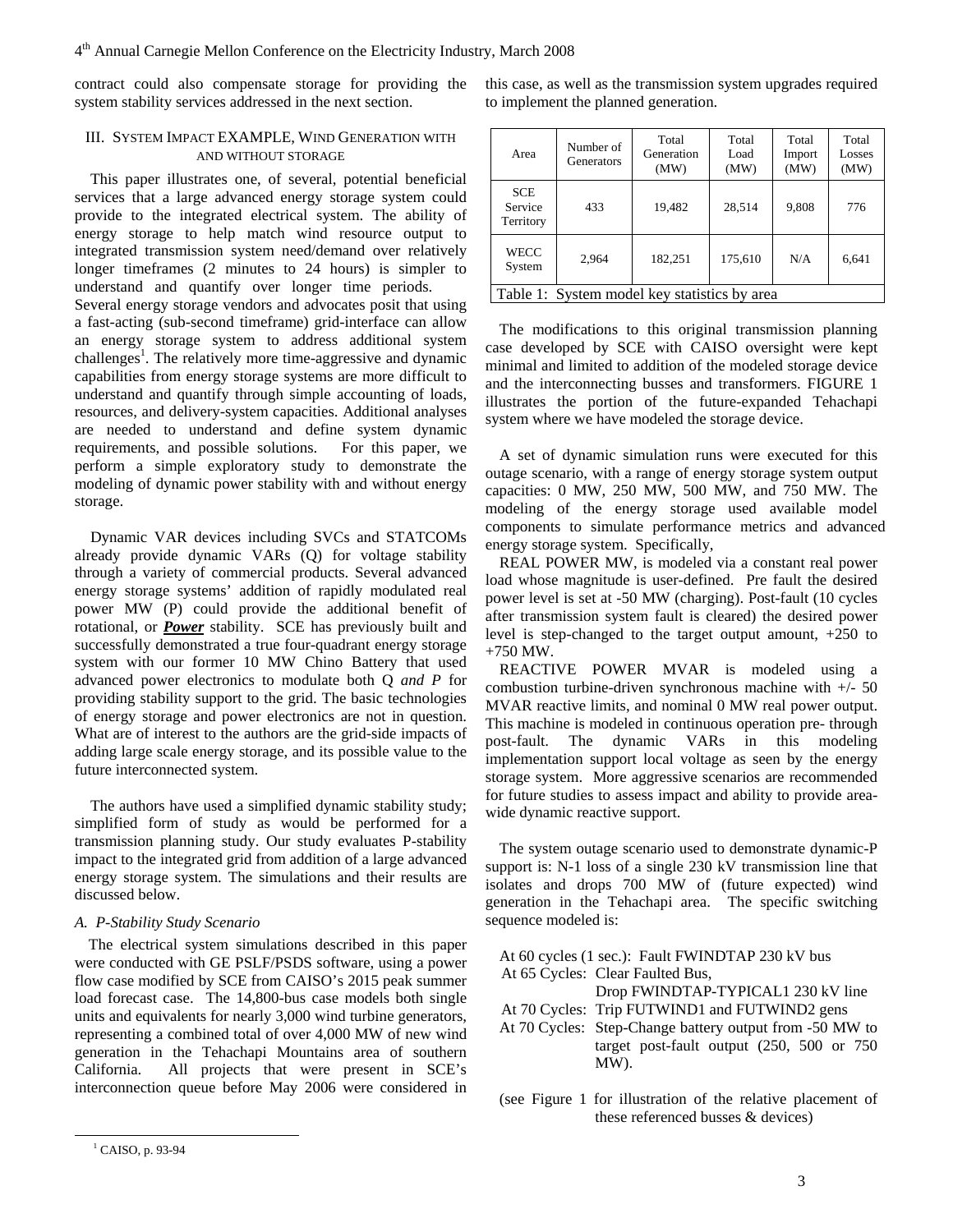

Use of this outage scenario starts to help address a key element of SCE's comments to the draft CAISO Renewable Integration Report, i.e., the need to understand the system's response to, and interaction with, large quantity of wind generation. The aggregate wide-area system response simulated and presented in this paper is the aggregate response of existing conventional technologies, responding to sudden loss of wind generation. This concern, explored at a very high level here, is the system's response to the presence of large amounts of wind. Two extracts from SCE's comments to the CEC on the CAISO's Renewable Integration Report illustrate concerns regarding system-side characteristics and response, and the relevance to power stability (note mention of inertia):

"The Draft Report does not appear to address a number of technical issues. These issues are critical to understanding how integrating intermittent resources affect SP15. Such issues include

a. Impacts of large amounts of wind resources on the Southern California Import Transmission (SCIT) nomogram since wind generation does not contribute significant amounts of inertia to the electric system."<sup>2</sup>

And,

"SCE would like the CAISO to perform a scenario with maximum wind generation online, with minimum imports, and minimum thermal generation on-line, to determine how the system will perform if the wind speed drops down to a minimum value where all the wind output is shut-off in a 10 minute window. This might require keeping more units on automatic generation control (AGC) to pick up the lost generation.'

The authors would like to reiterate the general need for deeper understanding of these system-focused (versus device level) aspects of integration of intermittent renewable generation. Technical solutions exist, and it will serve all stakeholders to better understand the various options, their capabilities, and also costs. A complete exploration of the topic of system response to loss of large amounts of renewable resources is beyond the scope of this study, but is recommended to future research as a desirable and technically rich area of exploration.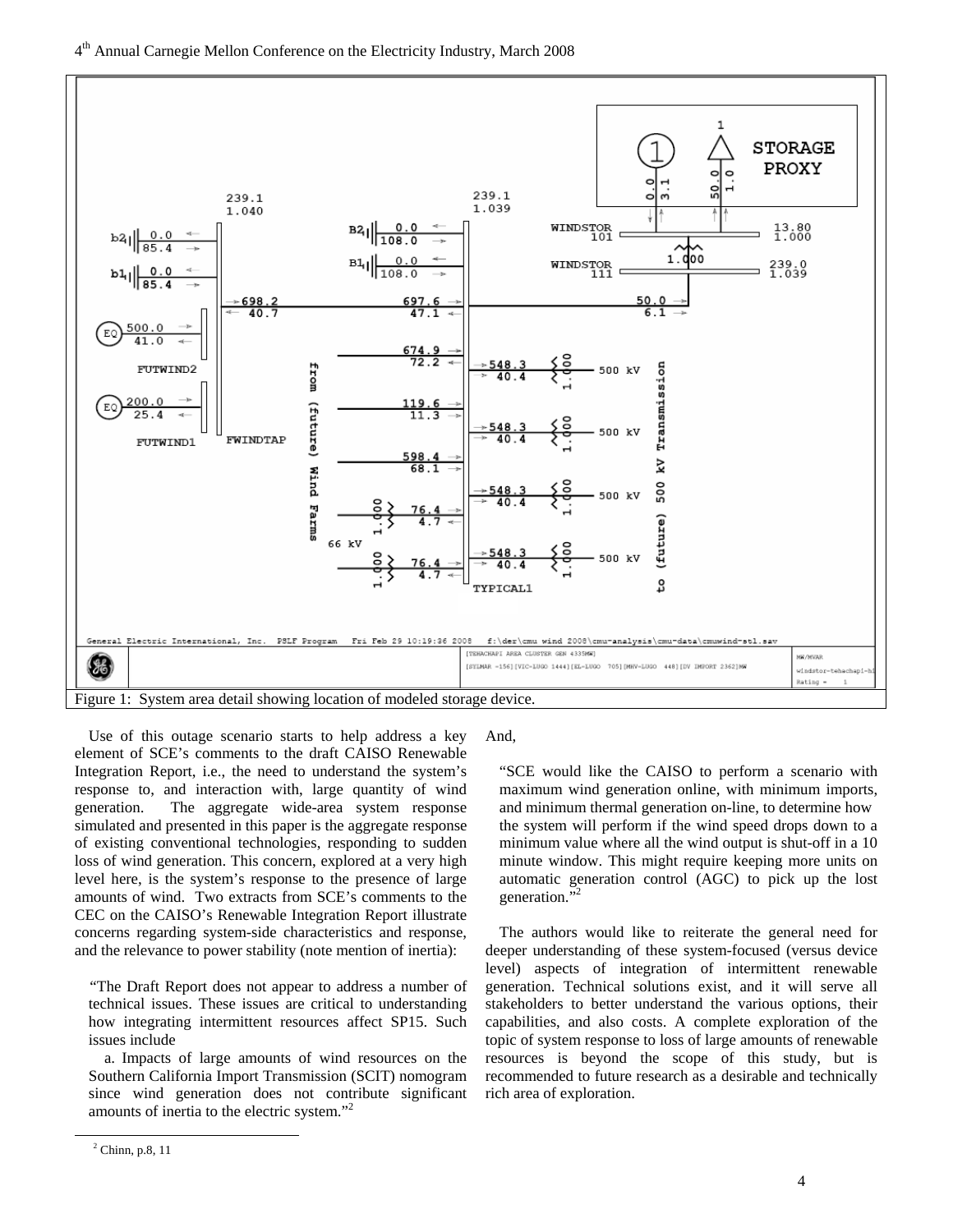# 4th Annual Carnegie Mellon Conference on the Electricity Industry, March 2008

# *B. P-Stability Study Results*

Description of simulation results for the system and outage scenario described above are presented below.

To demonstrate the system-level stability, following loss of significant wind generation, major 230 kV busses across SCE's system were monitored for voltage and frequency through the simulated 10 second window. These monitored busses are:

Antelope 230 kV (proximate to wind generation) Rector 230 kV (CA Central Valley load center) La Fresa 230 kV (Los Angeles Basin load center) San Onofre 230 kV (Southern border of SCE's system) Devers 230 kV (Eastern border of SCE's system)

For each scenario, the P and Q output of the larger of the two outaged wind generators is plotted, and the P and Q output of the Energy Storage system is plotted. The local/terminal voltages and frequencies are also shown on these plots.

SCENARIO 1: 700 MW Wind Generation Lost, 0 MW Energy Storage Output Added, Figures 2a-2d below.

SCENARIO 2: 700 MW Wind Generation Lost, 250 MW Energy Storage Output Added, Figures 3a-3d below.

SCENARIO 3: 700 MW Wind Generation Lost, 500 MW Energy Storage Output Added, Figures 4a-4d below.

SCENARIO 4: 700 MW Wind Generation Lost, 750 MW Energy Storage Output Added, Figures 5a-5d below.

These plots graphically illustrate that both voltage and frequency recovery improve with addition of fast-acting Energy Storage, following modeled loss of 700 MW of wind generation in the Tehachapi area. And, that these beneficial impacts are proportional to output capacity of the added Energy Storage.

The modeling simplifications and 'proxy' aspect of the energy storage (versus the wind generators which are modeled in relatively higher detail), prevent deeper or more conclusive statements regarding impacts. But, the authors believe that the findings from this 'simplified' work do support development of more detailed and robust modeling and analysis of the potential dynamic system benefit from fastacting energy storage systems coincident with large amounts of wind generation. In particular, GE's "UPFC" (unified power flow controller) sample model within PSLF may provide a next-step improved 'proxy' for modeling grid-side dynamic impacts of fast-acting Energy Storage systems. However, the paper's authors' had no prior experience in attempting use of this model, and the model and its correct implementation were found to be non trivial.

This study graphically illustrated relative performance of system response to sudden loss of wind generation between scenarios without, and then with, energy storage. But, there are criteria against which modeled system dynamic performance are evaluated: the WECC/NERC Planning Criteria<sup>3</sup>. Under WECC/NERC criteria the maximum lower frequency deviation limit is 59.6 Hz, for loss of single component (NERC disturbance Category B), and any oscillations must be positively damped. For the scenario studied, the monitored busses all remained above this lowerlimit threshold. BUT, positive damping is indeterminate for the outage scenario with 0 MW Energy Storage added after the outage. A longer duration stability run would be required to make a more conclusive statement about the modeled damping of the 'no storage' case, and would require additional extra analytic effort beyond this study. What is conclusive from this study's early illustrative simulations is addition of energy storage, as modeled in this study, can improve the recovery profile (speed the recovery and return to normal system frequency) of system-level frequency.

# *C. P-Stability Study Conclusions and Recommendations*

As shown with this very simplified stability study, energy storage with the appropriate capabilities can help power stability, thus offering potential to facilitate integration of intermittent wind energy. But, regulatory and technical hurdles remain and require further development, and ultimately action, to bring energy storage's multitude of beneficial characteristics to help California meet our wind integration challenge. Designed and applied correctly, a coordinated generation/storage system can turn a system problem into a system asset.

Recommended actions that will accelerate technical understanding, and ultimately adoption of beneficial storage technologies and grid-supportive applications include:

- Develop explicit dynamic models of energy storage systems for use in transmission planning studies to illuminate device/system dynamic interaction in the 0-10 second dynamic stability transient timeframe.
- Perform further technical evaluation of system response and mitigation options for sudden loss of wind generation.

 $\frac{1}{3}$ <sup>3</sup> WECC, Part I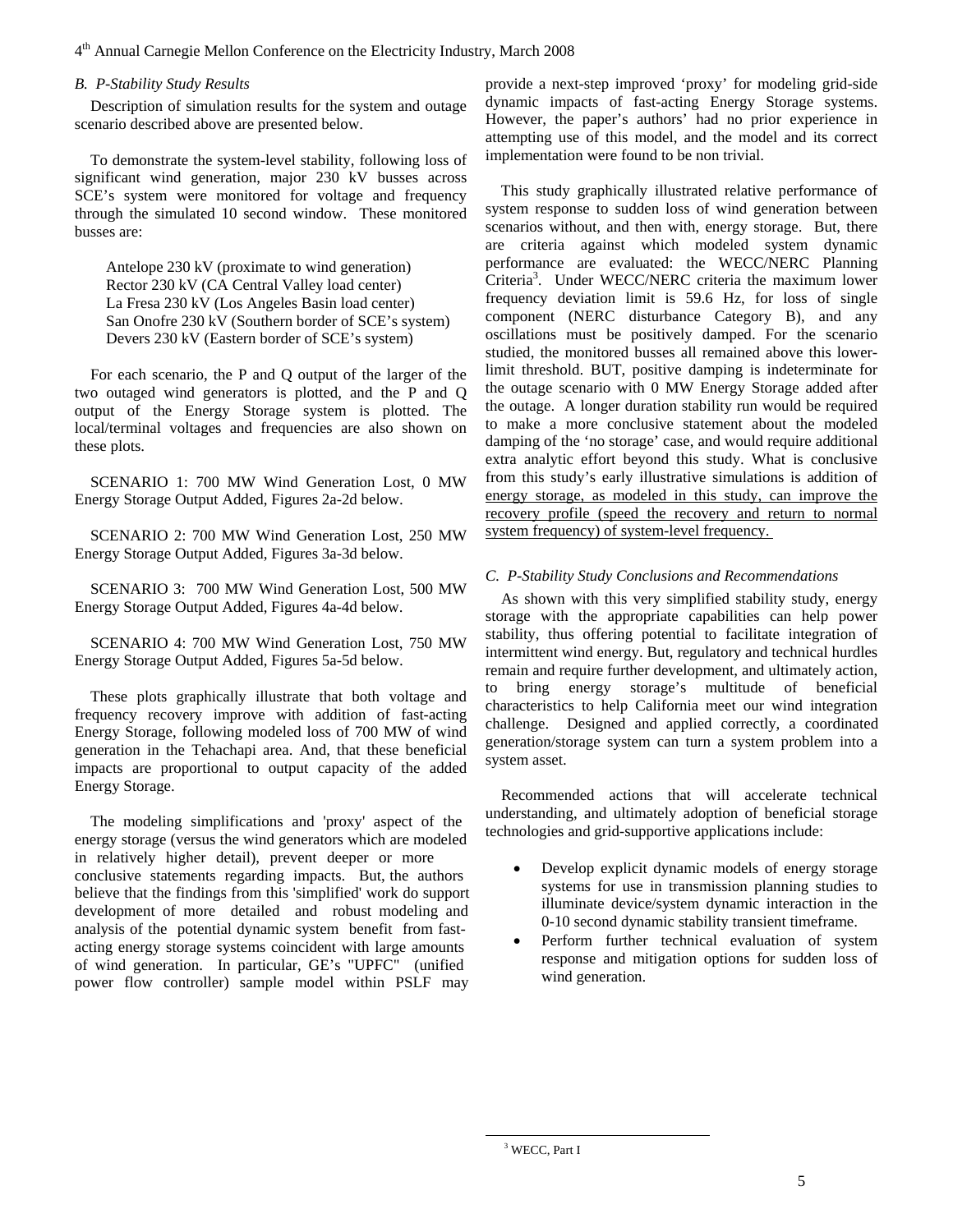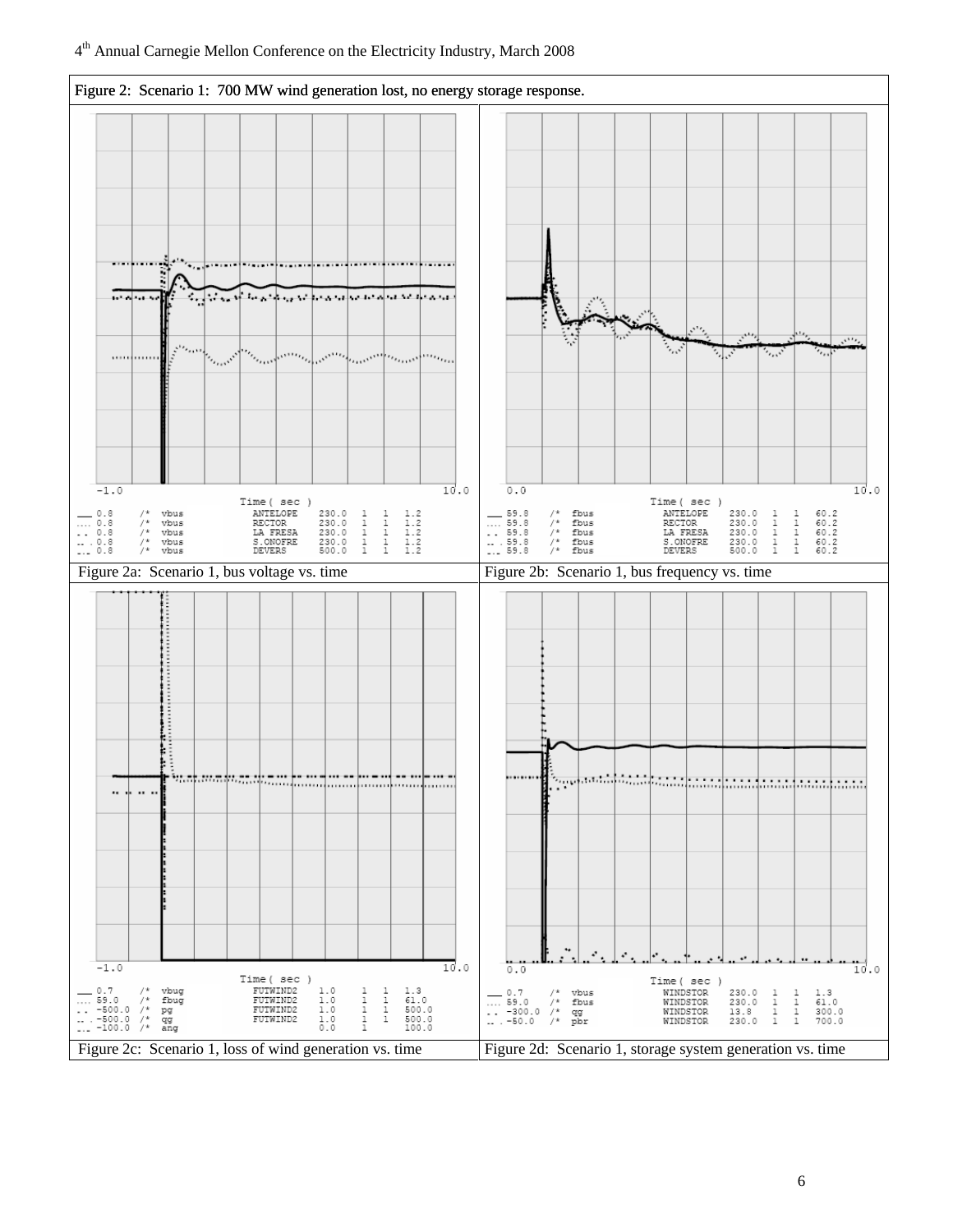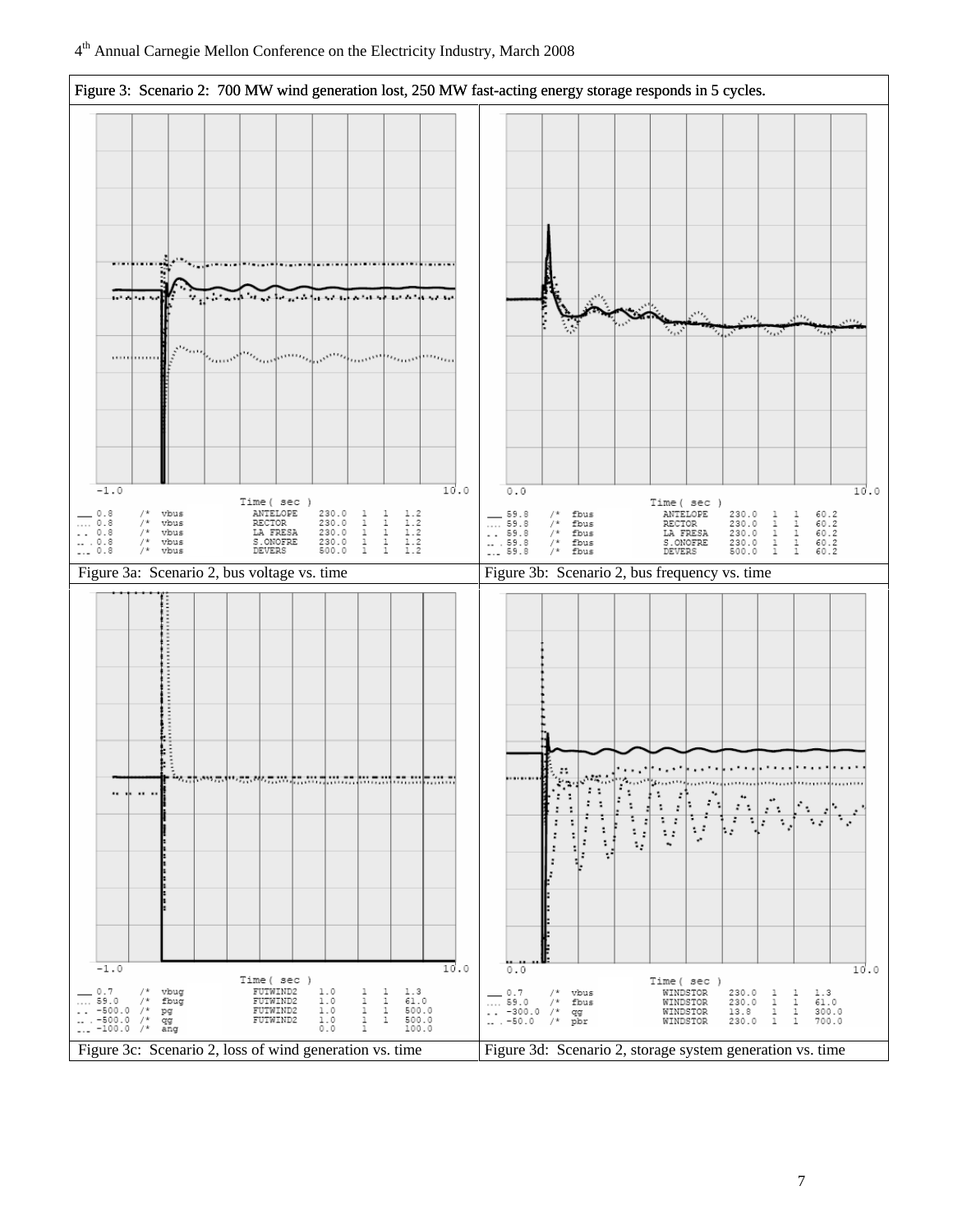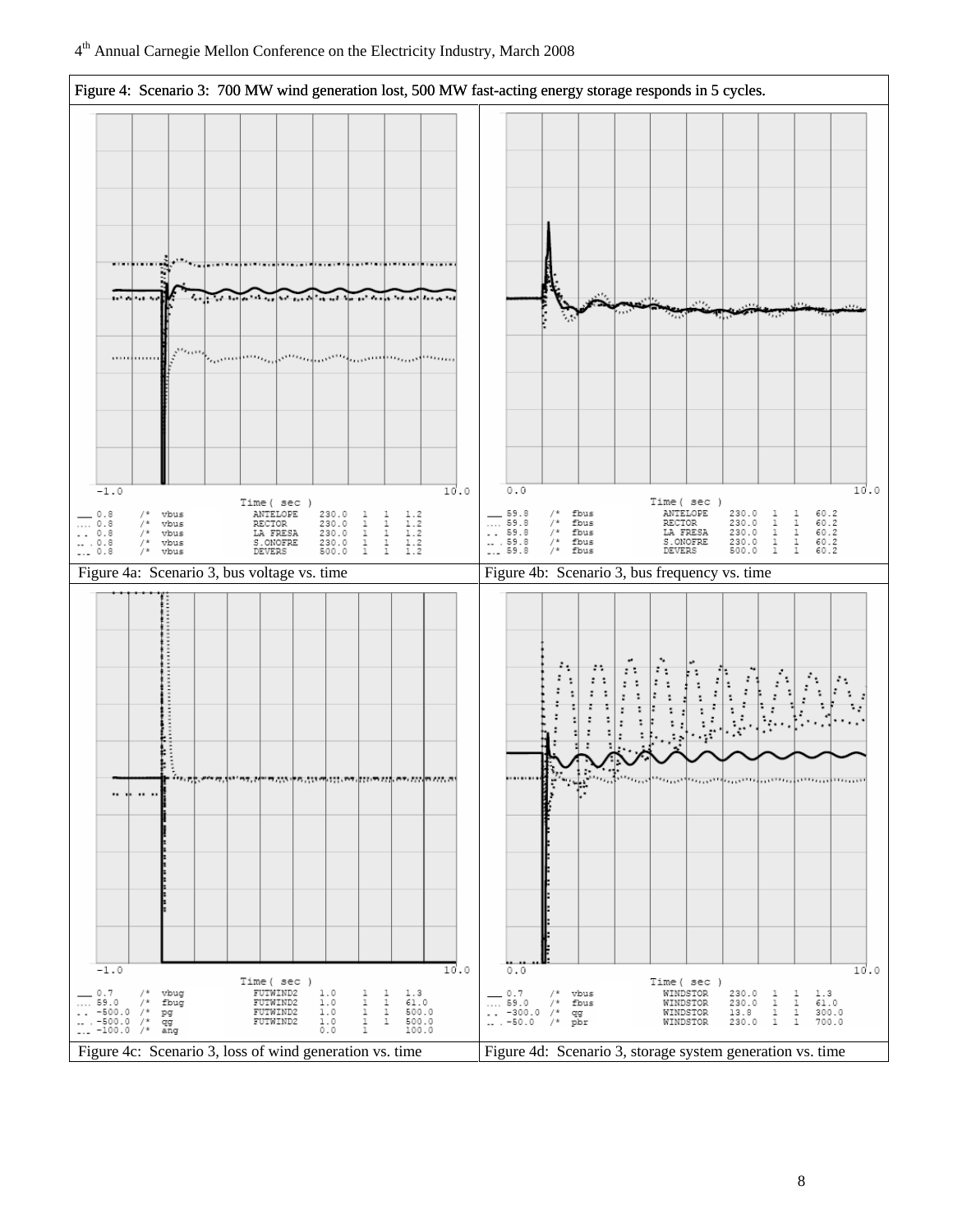